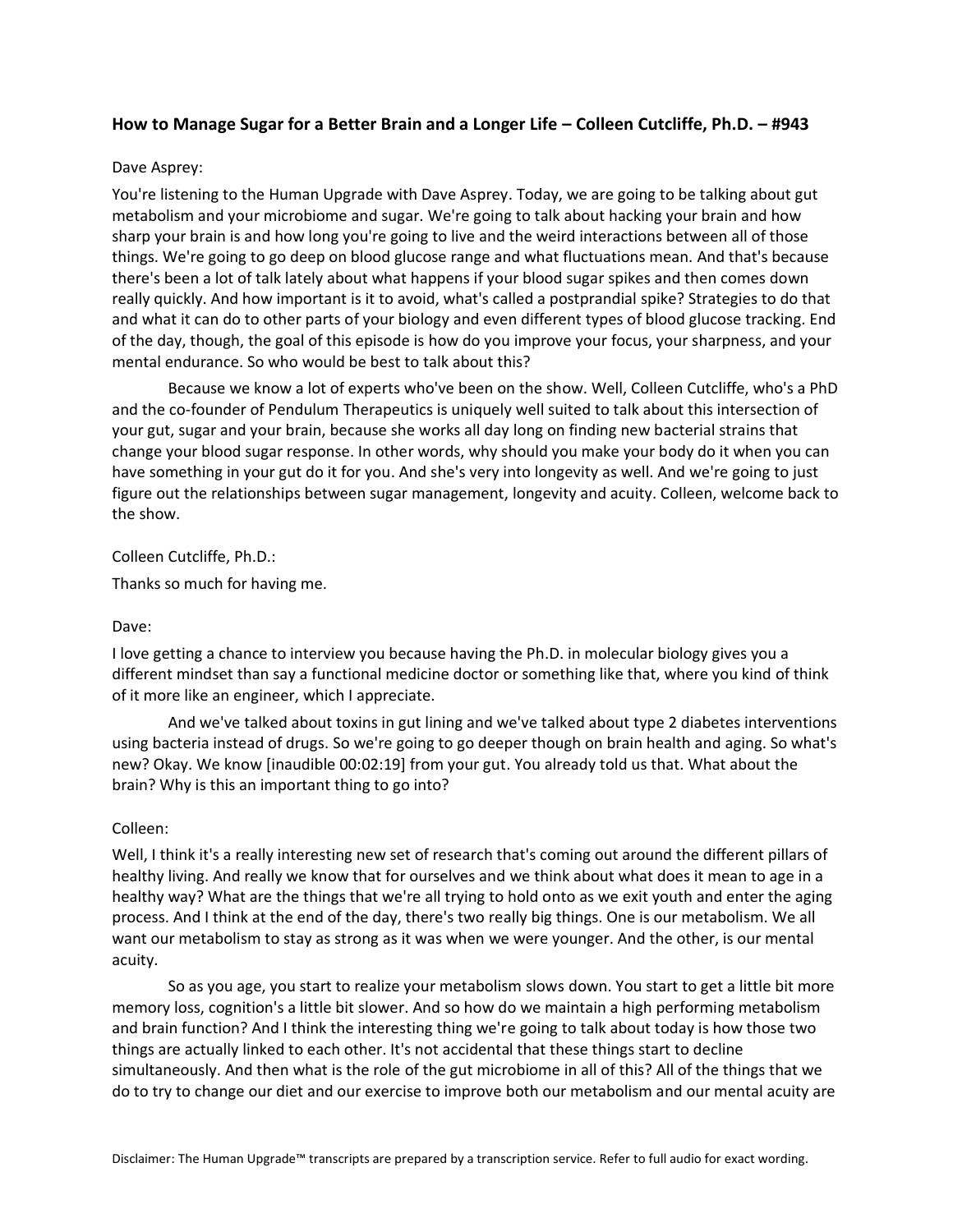kind of forgetting the third pillar, which is the microbiome. And we're starting to understand what role the microbiome can play in both of these really important pillars to healthy living.

# Dave:

I'm constantly intrigued by research on mice, sterile mice that have no gut bacteria whatsoever. They seem to be able to eat anything and stay young and lean and ripped. So how do you know the microbiome's good for anything at all?

## Colleen:

Well, despite lots of research being done on mice and lots of drug development going through lots of mice, we are actually not mice. And so I always laugh that if you're a mouse and you get cancer, you're made, there are hundreds of thousands of drugs that can help you. And very few of those actually work in humans. And I think that there's a jump between mice and humans, just from a genetic and systems standpoint. But it's even deeper when you talk about the microbiome, just think about the diet of a mouse versus the diet of a person, versus the diet of a person on a Western diet and the way that the microbiome interacts with your system. I'm not saying you can't learn anything from mouse studies, but I'm saying we have to be really careful about trying to directly translate what we see in mice to what we see in humans.

And so there are some things that have translated. For example, we know that when humans get gastric bypass surgery, they can have these immediate changes in their metabolism. And you could see that also happening in mice. And we know that if you do these fecal transplants in mice, that you can change their metabolism, you can make them obese or skinny. And we see that also in humans. And so there are some things that are translating around the microbiome, but where it starts to get more complicated is when we start to get more targeted than just I'm going to remove your entire microbiome, or I'm going to whole hog supplement it with an entirely different microbiome. So getting specific and into these very targeted pathways, now becomes a little harder to translate.

## Dave:

If we took a human and we removed all of their gut bacteria, what would happen?

# Colleen:

Well, that's essentially somebody who's gotten gastric bypass surgery. And I think, what we know is that, you start to have extreme food sensitivities. So your microbiome is really there to help you metabolize your foods. And first place, all your food goes is through your stomach and into your GI tract. And so I think we don't fully understand the implications of this full surgery or you move the entire system. And I haven't really delved into that, but I think it would be dramatic if all of a sudden today you had no microbiome. You would know.

## Dave:

You would know, but you might also improve if you had a bad microbiome. And the reality though is unless you're going to be Bubble Boy from that movie in the 70s or whatever, where you never get access to any bacteria and all of your food is sterilized and given to you through an airlock, it's not really reasonable. But I'm always interested in these edge cases that can be really instructive. And I still, it kind of makes you mad that a mouse can have no bacteria and completely kick ass, but then as soon as you give them bacteria, they get really fat, if they get normal gut thing. So we know that they're major players. There's been so much that you've talked about and others on the show about microbiome's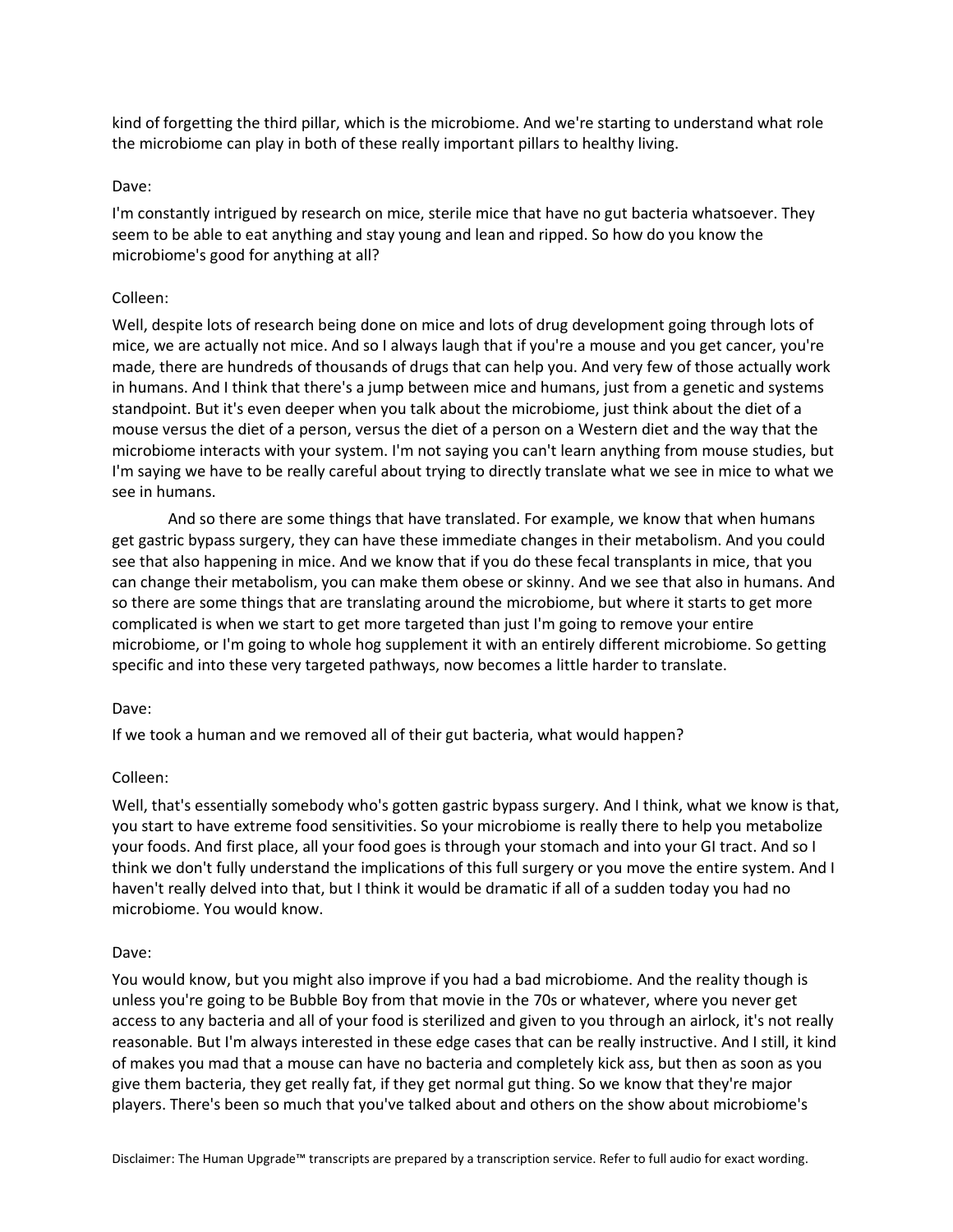important, it's an essential thing there. But there's been only a little bit of talk about subtle fluctuations in blood glucose.

So over the past 20 years, you could do what I did when the doctor said, maybe you have high blood sugar when nothing works. So I pricked my finger a whole bunch and drew a graph and I'm like, I don't think I have very high blood sugar. It wasn't terrible. And although my fasting was like 118, I think it's now something like 85, 83. But that wasn't, 140, 150 and much higher, but it was prediabetic. So not unhealthy, but not the cause of all my problems. Now, since then meters have gotten cheaper and faster and better, and we have continuous glucose monitoring, which has had a lot of people start paying attention to their daily fluctuations you would've never seen before. And you get the slope of the curve. How important is that? You have hundreds of thousands of people drawing these curves going, oh my God, I ate two grapes and look what it did. I'm going to die. What's your take on CGM?

# Colleen:

Well, I'm a scientist, so I'm always going to say more data is better. And I think that when you're trying to make improvements and you're making these micro adjustments in your life and you want to understand what impact are they having? A continuous glucose monitor is a great way to understand for your body, how does your glucose respond to different meals, and different foods that you're putting into your body and trying to understand how you can change that I think is really important.

For example, I wore a CGM and saw the difference that my body had when I drank a glass of orange juice versus a glass of grapefruit juice. In reality, I can't feel any of that difference, but when you look at a CGM, you can start to understand, is one better for me than another? And I think what we've started to realize is, it's not just for people that have type 2 diabetes, that's important to understand your glucose responses, but for all of us who are... Again, this is about aging, about having increased glucose spikes and more extreme glucose crashes as you age that's part of the process.

And so the things that we can do to try to improve those are things that we wouldn't know unless we are actually measuring them. So I am a big fan of CGMs and data is great.

## Dave:

What I'm really excited about is that when we get enough data from enough people, whether it's sleep data, EEG data, continuous glucose data, over longer periods of time, the continuous monitoring, we're going to find all sorts of cool stuff about the human condition that no one ever knew, and that you could never get in a university lab because the sample size isn't big enough. And I feel like we're getting to that point with CGM data, where there's just enough people doing stuff and maybe the actual window in your blood sugar should return to normal, right now it's about two hours, right?

You eat something with carbs, two hours later, your blood sugar should be back to mostly normal. How do you look at that time? What does mostly normal mean? What should it look like based on what we think now, but we may find out two years now that it should be actually, two hours and six minutes is really important. And we just don't know because we used to have about two hours in 1970 and we still stick with it. What's your take on what it should look like if you eat a normal amount of carbs?

## Colleen:

Yeah. I think there's the time component, but then there's also the peak component. So when you think about, you have sugar, it's really a curve of the sugar getting into your bloodstream that goes up and then down. And so it's really the area under that curve that I think is more relevant than even just the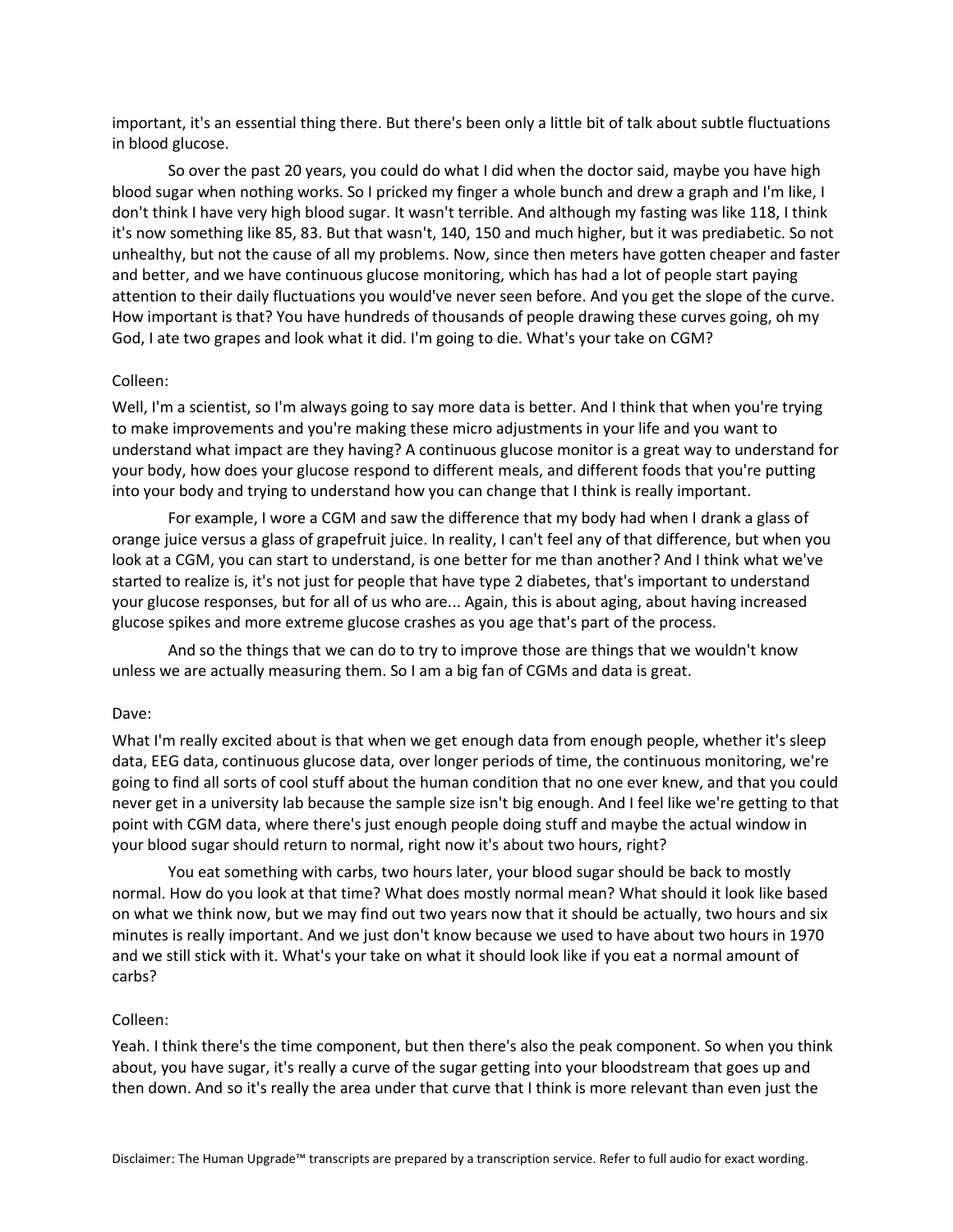time. Because if you can reduce the level of that spike, but the time stays the same, the area will go down and that's better. What we're going to talk about today, I think is, what are some of the other things that happen when you could manage your sugar and those postprandial glucose spikes better? And for Pendulum, we really worked hard on how do you modulate those post postprandial glucose spikes through the microbiome.

And we created a product that allows you to lower those blood glucose spikes, 33 to 34% for people with type 2 diabetes. And I think we all knew that was great. And that was going to be wonderful for people with type 2 diabetes. What we didn't realize was how many people who don't have type two diabetes were going to end up buying the product and benefiting from it. So less than half of our customers actually have diabetes.

And so who are these other people that are taking? And what are the benefits that they're reaping? It's not just this lowered blood sugar spikes, but it's really all of these other, so-called soft benefits that in science, we don't fully understand, including reduced brain fog, increased sharpness, increased focus. All of these things that are linked to having this reduced blood sugar spike people are experiencing that and we're now starting to understand that those two things are actually tied to each other.

# Dave:

So you don't worry too much about how long it takes to return to normal. You worry more about how high the spike goes?

# Colleen:

I worry about the area under the curve.

## Dave:

Okay. So neither access is more important. If I only go up to 110, but it's for four hours, that's just as bad as going up to 130 for two hours. Let's say. If the area under the curve is the same?

# Colleen:

If the area under the curve is the same. Yeah. I think that's the primary output that's read out from CGM. And this is really born from the old school, oral glucose tolerance tests or meal tolerance tests, where it's the area under the curve that appears to be the important metric.

# Dave:

Got it. So you don't want to spike quickly, but okay. Let's say, we have someone who drinks orange juice and they spiked at 220, but they're back to normal in 15 minutes. You're not worried?

# Colleen:

Well, what's the area under that curve?

## Dave:

Well, what I'm saying. If it was the same as, okay, they only went from 85 to 100, but if it's the same under the curve, you just don't care if it takes 10 hours to recover? And a lot of people are asking me, this, they're saying Dave, I tried a different glucose monitor and there was a 10 second wiggle. I don't think we know that much, but I kind of with my own thing, as long as I recover in two hours.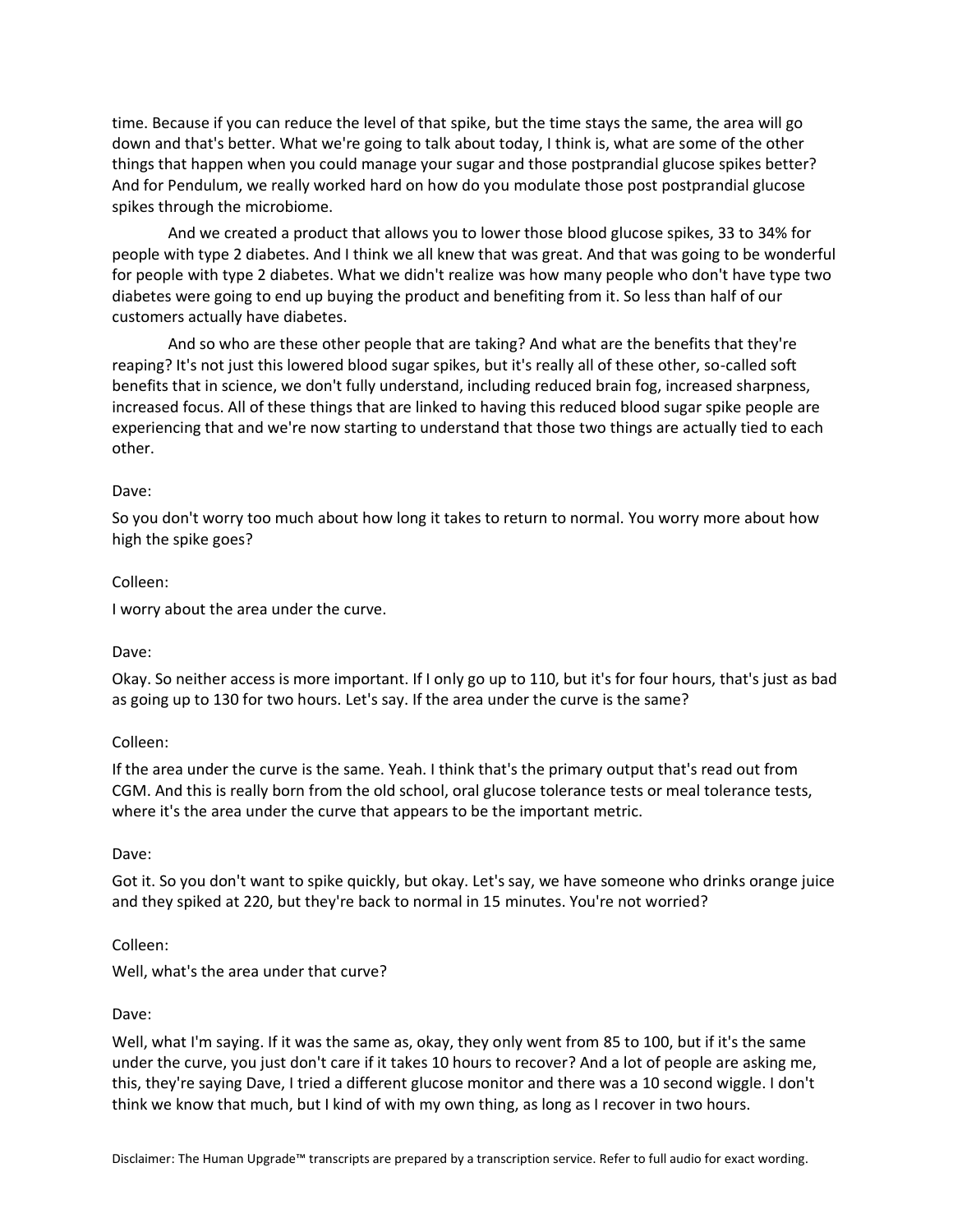And this spike isn't very high, I don't really worry about it. Right? Especially if I had a whole bunch of white rice or something, and I didn't spike a lot. It's like not that big of a deal, but if it took me three hours and it was a lower spike, I'd probably be going, huh? My time to return to normal doesn't seem right. But maybe I'm thinking about it wrong because you're saying area under the curve is all that matters.

# Colleen:

Well, first of all, I agree with you. We're very early in this research and from individual to individual, it's different, but you might consider, and I'm not saying that this is the truth, but you might consider that the goal in life is not to be going like this, but to actually be moderating more like this. And that really gets to the area under the curve. And so you might say, well, if we're just trying to keep the body from getting into these spikes and crashes, you might accept a longer time to metabolize if it was not as high of a spike.

## Dave:

Okay. So you like a lower spike more than time to resolution. So you would actually favor a longer resolution versus a short spike, as long as the same area under the curve. Okay. This is important data for anyone who's looking at their blood sugar, because some people lose their mind. Like, oh my God, you know, it took me a long period of time to come back to normal, but I didn't spike high.

And so you're saying those people are probably okay, but the people who eat something and just go through the roof and come back down, they're the ones who worry about the most. When you modulate gut bacteria using like the Akkermansia species in Pendulum, what do you see? Does change? So the spikes aren't as high or does it make it so people resolve and come back to normal more quickly?

## Colleen:

It does both, but in people with diabetes where you had this really exacerbated postprandial response, it really pulls down, for a lot of people, it's that really high peak. It really pulls it down. But again, it's really an area under the curve measurement. And honestly, the two hour timeframe that's been historically used, it's not so far off. For most people, it is somewhere in the 120 minutes that you come back to normal. It's quite rare that people go out to four hours or metabolize it all in 30 minutes when it comes to meals.

## Dave:

Is there such a thing as good sugar?

## Colleen:

If you asked me? I think all sugar is good sugar.

## Dave:

Okay. Fair point. Yeah. I guess your middle name, if mine is danger now apparently yours is give me some candy. That'll be... So yes, all sugar tastes good, but people talk about good sugar and bad sugar, and good protein and bad protein, are some sugars tolerable in your world?

Colleen: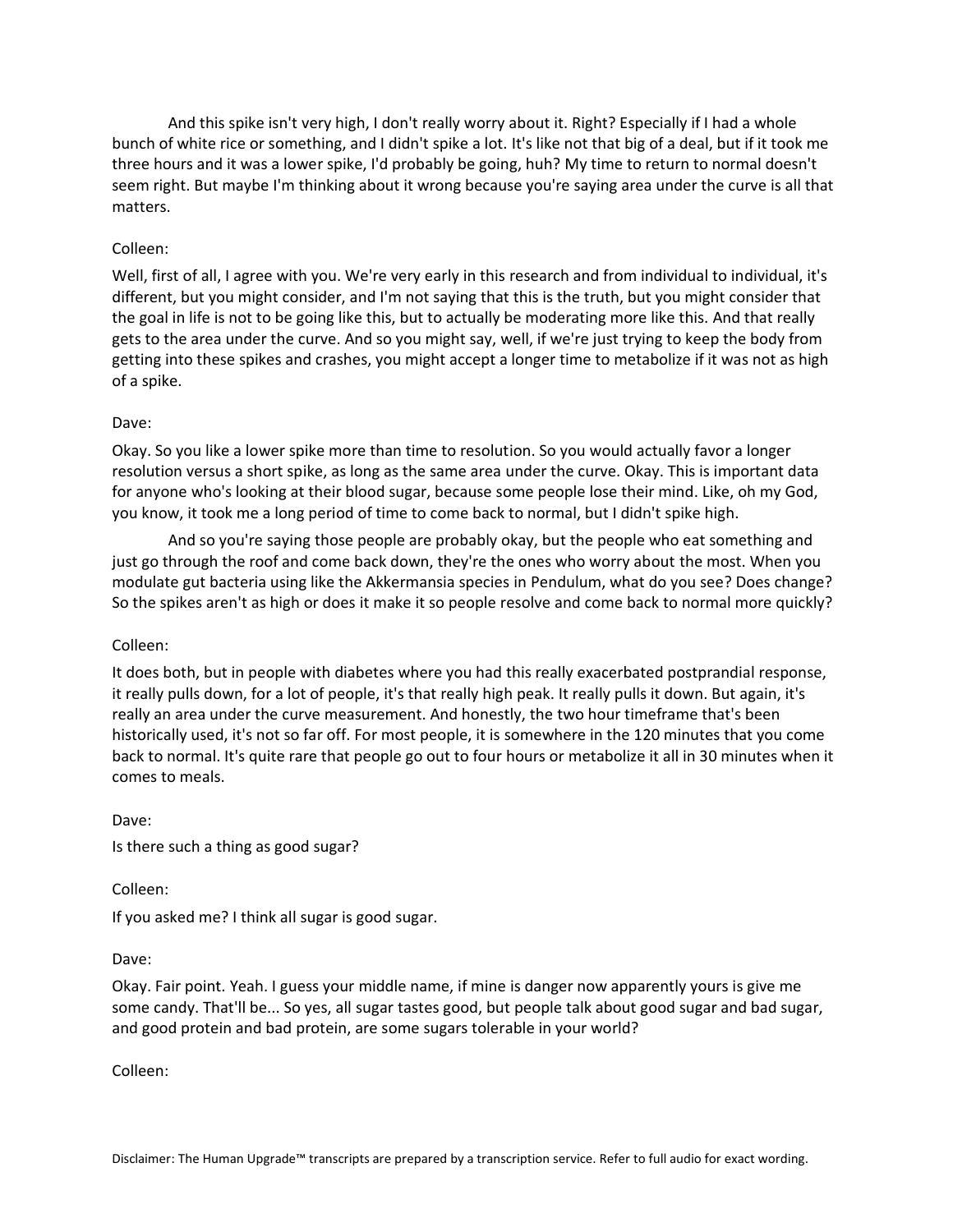I'm being serious when I say that. Sugars are tolerable. Especially, we know, don't eat the fake sugars, try to get sugars through foods as opposed to processed and things like that.

Dave:

You're okay with sucrose then? Just straight up table sugar?

# Colleen:

I am okay with table sugar because I know that on my product, it helps me metabolize it.

# Dave:

Okay. So you're saying if your gut can handle it, you have some sugar. And your blood sugar goes up briefly and not too high and then comes back down to normal. What's the harm in sugar?

# Colleen:

I think that our bodies have evolved to be able to metabolize sugars. And so cane sugars and table sugar and things like that are different than artificial sweeteners.

# Dave:

No, those are bad.

# Colleen:

Right. So our body is able to metabolize things like cane sugar and certainly sugars from fruits and things like that. It's just that we live in an age now where we have unlimited supply of those things. And so how do we now help the rest of our body figure out how to metabolize those foods better? Of course, I'm going to tell you the right thing is you should never have an overabundance of sugar and you should try to... Moderation in all things is good and things like that.

# Dave:

And by the way, I share your opinion. Unless you're actively pursuing a keto phase of the Bulletproof Diet or something, you should be able to handle a teaspoon or two or sugar, whether it's in a piece of fruit, or whether you sprinkled it on your pork chop to make it taste better. Right. And if your blood sugar doesn't spike quantitatively, when you do that, probably means your gut bacteria, or maybe you did some squats or something. But all right, good. You should be able to handle it, right?

# Colleen:

You should be able to handle it. And I'll tell you something too, in the foods that we consume. It's not just about the sugars that we eat, but it's the other foods that we eat too, that can help us also modulate that sugar. So for example, we talked a little bit about this last time, but the consumption of polyphenols can feed specific bacteria in your gut. And so we know polyphenols are linked to higher Akkermansia levels and the formulation that we have, we know that Akkermansia is a big participant in helping metabolize sugars.

So if you're consuming, foods and beverages that help get you the right microbiome alongside these sugars, you're basically giving your body both the sugar and the tool to metabolize that sugar. And I don't want to get too much into your territory, but you probably know quite well that one of the big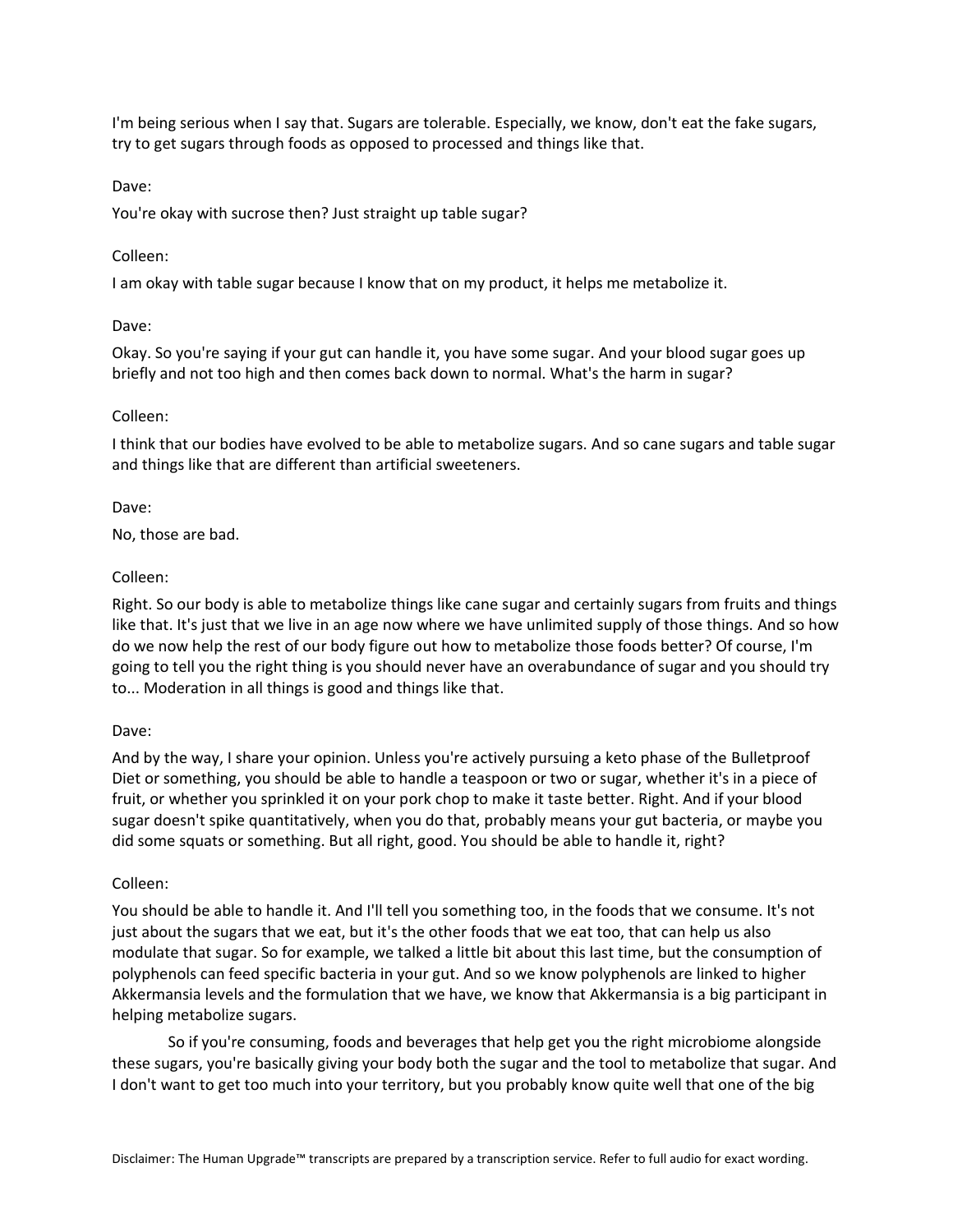sources of polyphenols is coffee. And so it's interesting to think about what coffee is doing for your microbiome to actually help you also metabolize these sugars.

# Dave:

Okay. Let me ask you this then. Can I put a teaspoon of sugar in my coffee?

# Colleen:

I should ask you that. You're the guru when it comes to how to take your coffee in the most optimal way. You don't think there's sugar in your coffee, right?

# Dave:

Well, if you're metabolically healthy, you're not intermittent fasting and it makes you abundantly happy. It's not causing a big blood sugar spike, and you don't have candida and it's not going to throw your gut bacteria off, which it probably won't, if they're healthy. I don't see a problem with it.

However, most people, when they do that, it doesn't do that to them because their metabolism isn't there. And also look, if you're going to be exercising much, it probably doesn't matter, if you're going to go for a walk after that. We're talking about a teaspoon. You want to put four tablespoons in your coffee. I think that's just always bad for you. I don't care what gut bacteria you have. Do you agree with me though or?

# Colleen:

I do agree with you. I don't even know why you have the coffee, you should just have the sugar.

## Dave:

Well, isn't that what you do when you go to your favorite green logo, coffee shop these days.

# Colleen:

That is what sells.

# Dave:

I'm having a rainbow unicorn captain crunch fruity pebbles latte right now. Now do you imagine a science fiction based future where I could take the magic Pendulum or other combination of probiotics and just be like, I can be a sugar monster. I'm going to just chow down on the donuts.

I'm going to have all these engineered gut bacteria. They're going to eat all the sugar for me and turn it into butyric acid. And it's going to take all the bad fats and turn them into long chain fats. And like I'm going to be a garbage eater and just so thin and ripped and happy and young and all that. Do you think that might be possible?

## Colleen:

Well, if we're talking science fiction, I think anything's possible. When we're talking about reality, unlikely. Mostly because when you think about it, there's just sort of a physical constraint. So you've got a GI tract, that's a certain size. And so if everything that you consume is a higher input, then you can metabolize that you won't be able to catch up to that.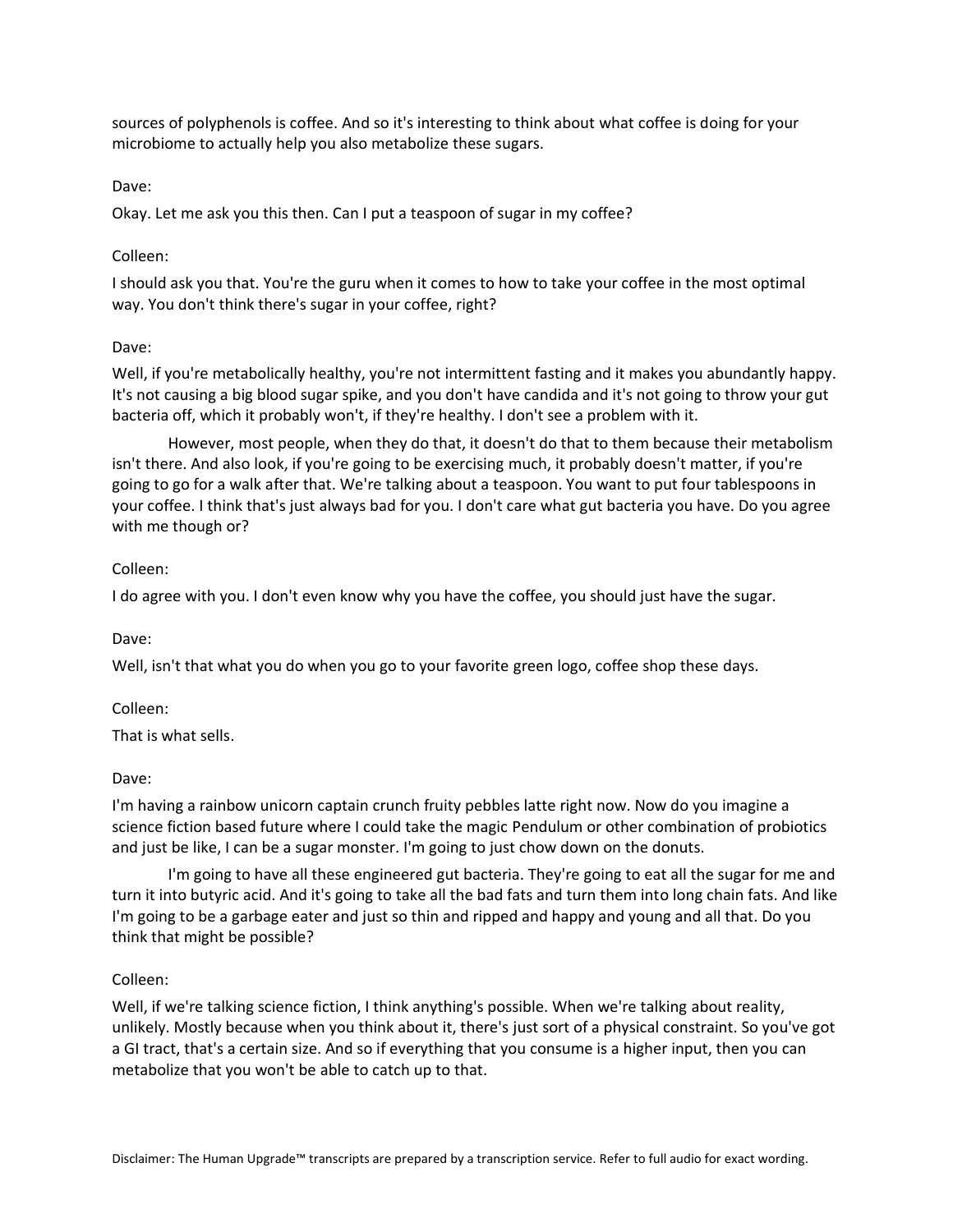What we can imagine though, is a world in which you don't have to be on entire sugar lockdown, and you are able to help your body metabolize those sugars better, or that as you age and you lose the ability to metabolize these sugars, you can start to give yourself back some of those tools so that you can metabolize better.

# Dave:

If someone stops eating sugar, are they going to live longer?

# Colleen:

Well, you can't completely cut out sugar. You do need sugar. Let's remember that not all sugar is bad for you all the time. So first of all, every cell in your body, except for your colon cells need glucose in order to survive, in order to replicate, in order to perform functions. So all of the things that allow you to be a human being require some amount of sugar.

# Dave:

But gluconeogenesis... Sorry. I'm sounding like one of the dirty keto apologist. If you eat another carbs again, you're bad. Doesn't the body just make enough sugar for that stuff? So you should just never eat it.

# Colleen:

Well, the answer is you have to consume some amount of sugar, but maybe the question is, can you get enough of that just through the foods that you're eating and you don't need the teaspoon of sugar in your coffee or the donut or the dessert? And that's a fair point. We haven't evolved to have to consume large amounts of sugar.

## Dave:

Okay. So if I cut out all sugar, but what I find in my relatively low carb, but not sugar free diet, and I don't need any added sugar. Is it going to make me live longer? Do you think? We have some studies, but this is an opinion. And asking PhDs to give their opinion is like pulling teeth without anesthetic, but I know you're going to do it.

## Colleen:

You may not live longer, but it'll feel longer.

## Dave:

Ooh, I like that answer. So it turns out there's value in pleasure, right? So maybe sometimes eating some sugar, but maybe not fried with canola oil and [inaudible 00:23:15], is a good strategy for longevity. Right? And I actually agree with you and it's funny, sugar reduces stress response. Sugar helps people when a migraine is coming on. Even orange juice, surprisingly radically reduces lip polysaccharide formation when you're having really bad food poisoning, because it shifts some stuff with your gut microbiome.

There's that idea like if sugar bad, no sugar good. And I think it's more nuanced than that. And some occasional use of ideally natural sugars and that are present with some other stuff. It's probably not going to kill you and avoiding it religiously and scrupulously may not be beneficial, but for most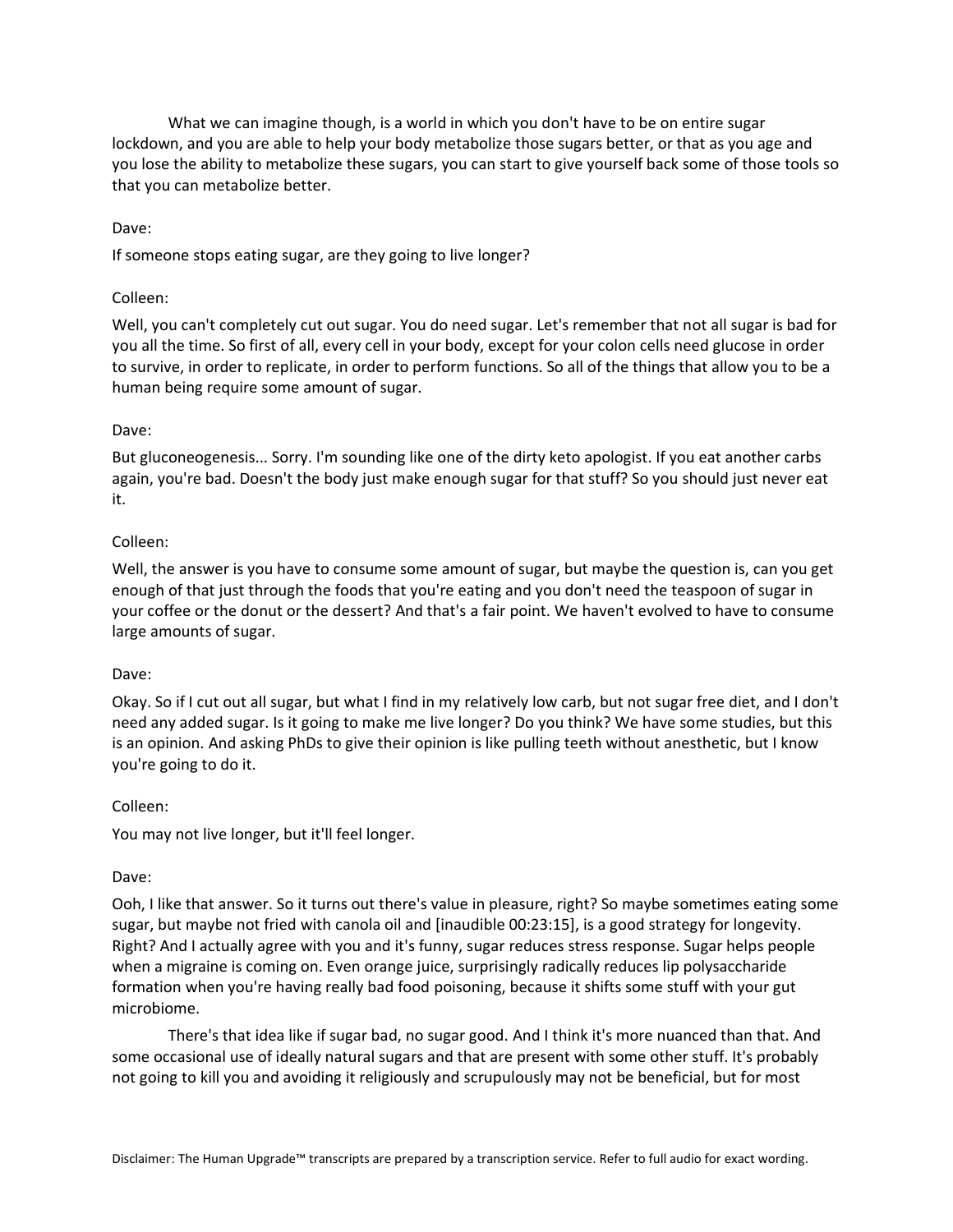people, if you start with a teaspoon of coffee every morning, next month, it'll be two teaspoons. The next month it'll be three teaspoons, because it's habit forming and addictive, right?

## Colleen:

Sugar and caffeine are addictive. When you put them together, that's definitely an addiction. Yes.

# Dave:

It's so good though. So all right. If I have bacteria in my gut say Pendulum that you've got the data showing it reduces the blood sugar spike. Does it make sugar less addictive? Do you think? You could have a study on sugar addiction and Akkermansia, but does lower spikes in blood sugar equal less addiction?

# Colleen:

It's pretty interesting. One of the unexpected things that we've learned from our customers is that it can reduce sugar cravings. And so we have people who are on the product religiously because for them it reduces their cravings of sweets. And I don't know if that's as much from necessarily that your body's metabolizing sugar's better and that's what leads to the reduced sugar cravings.

But there is this gut brain connection. And we do know that the gut generates neurotransmitters that make their way to the brain, dopamine, serotonin all of these different things. And so I think we don't understand where we get these cravings from and what can mitigate them, but it does appear that there's something in the microbiome that can help you alter your cravings.

## Dave:

What I deduced and read some papers on, early on when I was getting off of sugar, when I was losing my 100 pounds. And by the way, I'm not all the way off sugar, I'll eat 72 or 80% chocolate that has sugar for the rest of it. And I just don't care. My body handles it just fine. In fact, I sometimes don't even see a blood sugar swing at all on the monitor. And sometimes it's like five or 10 points. I don't care. I like my chocolate. It's good for me. And I'll spend my sugar points there versus some sort of weird other thing that someone thinks is healthy, like grape nuts or whatever. So when we look at getting off of sugar though, I learned, okay, if your bacteria and your gut are used to eating sugar, they rely on it.

And you've actually modulated the population to expect quick sugars. And if you eat a lot of sugar, your gut bacteria shifts. And then when they don't get the sugar they were expecting, they start getting stressed. And when they get stressed, they exhibit bacterial fight or flight response, which is well we're bacteria. We can't really run away. Let's just put out some lipopolysaccharides, which are our defense molecules when we're stressed. Which happen to be things that cause brain fog, aging, systemic inflammation, and sorts of other bad stuff.

So you feel worse and worse as your LPS levels go up until you feed the little terrorists and then they calm down and then they stop giving you food cravings for a little while longer. So some of it is from your blood sugar rising and then getting hypoglycemia and crashing. But some of it is based on lipopolysaccharides coming from bad bacteria that you have, because you ate too much sugar. Now, that's me putting the story together from a bunch of information and just from what I could tell by binding lipopolysaccharides. Take charcoal, sugar craving goes away. That's interesting. Poke holes in my theory. Tell me where it's right. Tell me where it's wrong.

Colleen: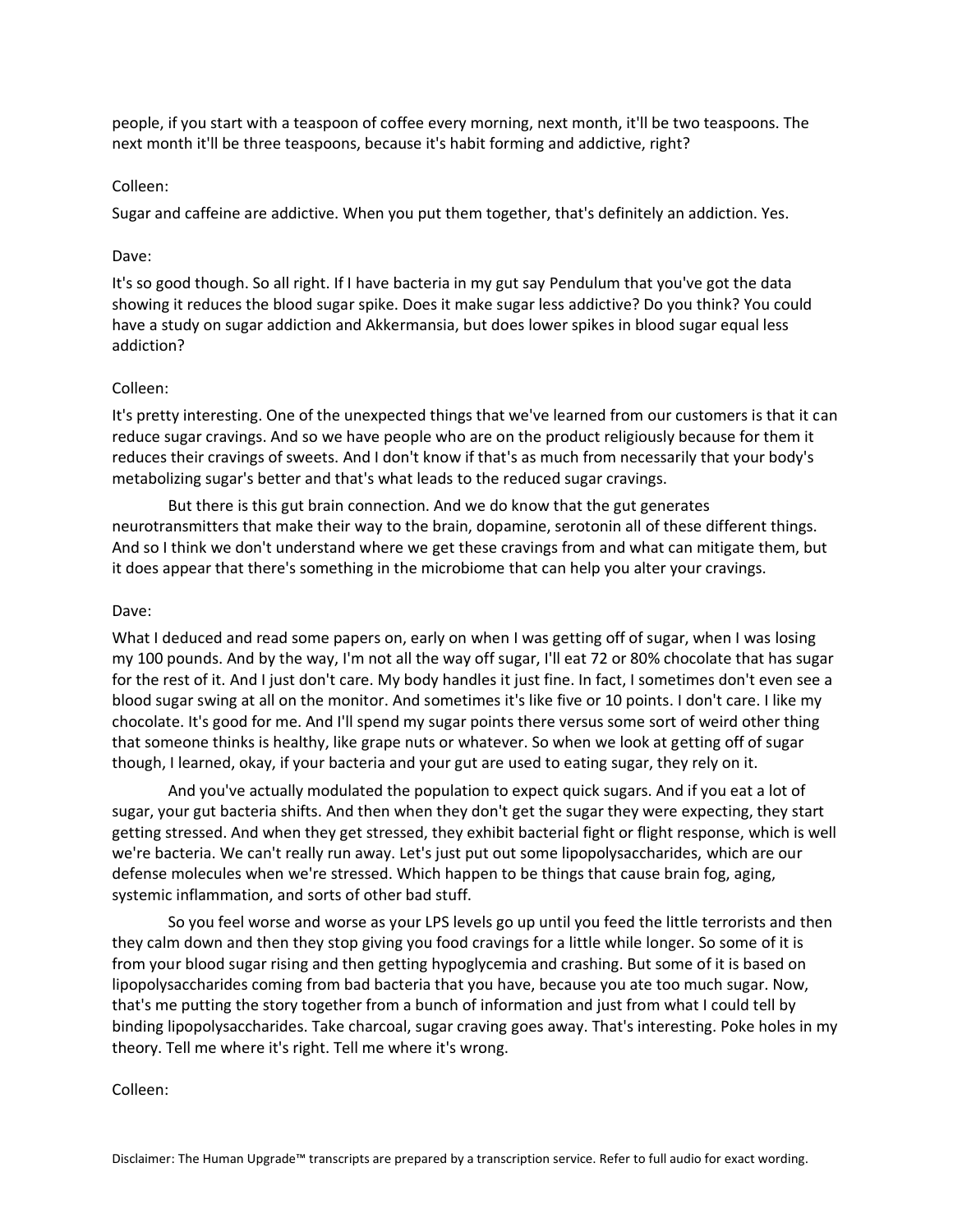Well, I think the theory is all of it makes sense to the one point, which is that you have to feed the little terrorists. So here's where there is an opportunity for you to take charge here, which is to say that they still require you to feed them in order to live. And bacteria in your gut can die and they can be... It's an ecosystem so they can be replaced with other bacteria that are more beneficial for you. And so while there may be a temporary gross feeling and increased brain fog and all of this stuff, if you push through that...

And a lot of people who do extreme diets and things like that, experiences this. Where in the very beginning... Of maybe any diet, doesn't have to be extreme, but any diet, in the beginning, sometimes you actually feel worse. But then when you push through that, you feel much better on the other side of it. And so the same thing here is if you don't feed those sugars and you don't give those bacteria back their food and you push through that and then you start eating more fibers and now you're constituting your microbiome with more fiber metabolizing, more short chain fatty acid producing strains, and come on the other side of that, you're going to have a much healthier and you're going to feel a healthier microbiome.

# Dave:

A lot of people talk about getting a keto flu. So I tried ketosis for the first time and I feel like I was going to die for three days. And then I felt amazing. Yeah, that's kind of bacterial die off, a lot of it and maybe some hypoglycemia, but just take some charcoal during that. And magically you don't have keto flu, like who would've ever thought. So I'm pretty sure that's a gut toxin response. Do you buy that? Or is there another thing happening when people just go cold turkey off carbs except for fiber?

## Colleen:

Well, I'm a microbiome all day, all night, 24/7. So of course I think, it is your microbiome. The first place all your food goes to be metabolized is your microbiome. And you're trying to whole hog change this, the food that you're giving it. And so I do believe that, that's where it is all centered.

## Dave:

Okay. So when people talk about healthy metabolism, generally, there's three buckets, maybe four. There's diet, there's exercise, there's microbiome and the fourth one might be breathing, because that's the other side of eating. If you don't have air and you don't get it in, right, you don't combine it with the food, your metabolism is also broken.

But let's take breathing out. So you have diet exercise and microbiome. Allocate a percentage of importance to each one of those, for someone to have a healthy metabolism. I love asking questions that you don't have studies on, but you know this intuitively, so give me your best guess.

## Colleen:

Well, I'm going to take your three pillars. I'm going to turn them into two. So your diet is inextricably linked to your microbiome. So I'm going to say that when you change your diet, you're actually changing your microbiome and that's what's helping with your metabolism. And so between your microbiome/food and exercise, I think it's 75% the food and microbiome, and 25% your exercise. Obviously, based on exactly no studies.

Dave: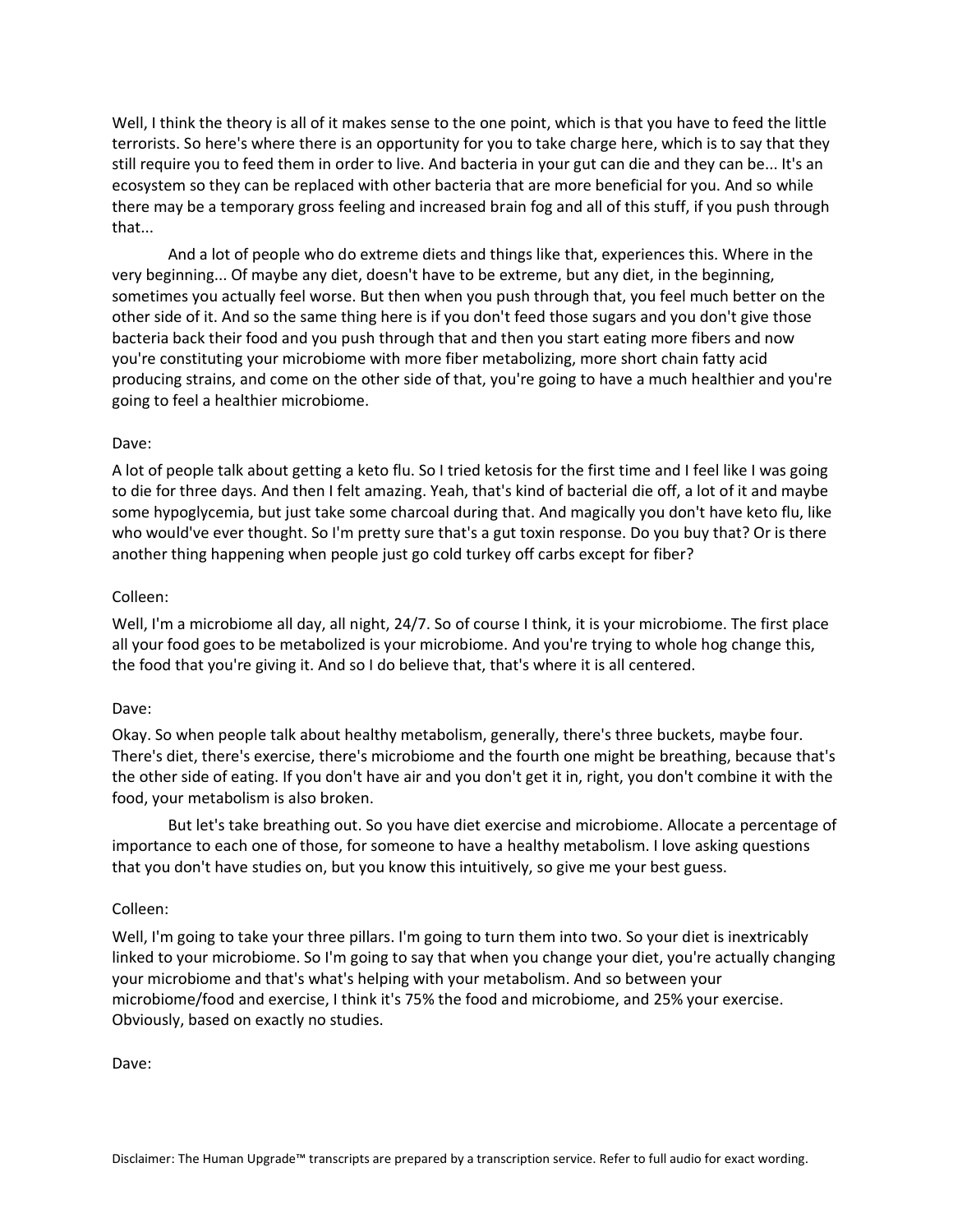There probably are some studies in there. There have to be. But I think you're actually quite low. I think it's like 90, 10, maybe 80...

# Colleen:

Yeah. Maybe it's 90, 10. Yeah. Maybe I would agree with that. I would go higher. You're right.

# Dave:

You can take someone who barely does anything and you just change their diet and like, oh my God, I grew abs. Isn't that interesting? Not that exercise, isn't good for you. It is. But in terms of changing your metabolism. Yeah, having more muscle mass, right? That's a good thing because it's going to burn more calories and having more brown fat from cold exposure or fasting or whatever.

Sure. Those are all good. But in terms of moving the needle, you can do all the exercise in the world you want and live on potato chips and you're still going to be fat. Right? At least some people will be, maybe not everyone. And the people like me who stay fat, no matter how much I exercised. And I really pushed, it was all microbiome and other metabolic dysfunction. Okay. So you're a 75, 25 or maybe higher person.

# Colleen:

I might add in, maybe the reason I give a little bit more to the exercise part is that I'm also baking and I think that for many people and this is true for me, that exercise changes my mental state. So if I don't exercise, I get kind of down. But it's a cycle. So that can contribute to poor eating habits and worse metabolism, [inaudible 00:32:03] mental state.

Dave:

It sounds, you have an addiction problem.

Colleen:

I have multiple addiction problems.

## Dave:

I have a friend who said exactly the same thing, but it was about heroin. And it's so weird. I guess they're both affecting your opioid system. So okay. I respect your addiction and we're all here to support you. That said, yes. Exercise helps with your mindset and your mental state, and blood flow to the brain.

All right. Here's a tough one for you. Okay. Someone's standing in front of you and in one hand... Again, they're going to eat a bowl of ice cream. Okay. And in one hand they have Pendulum, the probiotic that helps with blood sugar control. On the other hand, they have instructions to do 40 deep air squats after they eat, which one's going to have the best blood sugar response after eating the ice cream?

Colleen:

They haven't been on Pendulum Glucose Control?

Dave: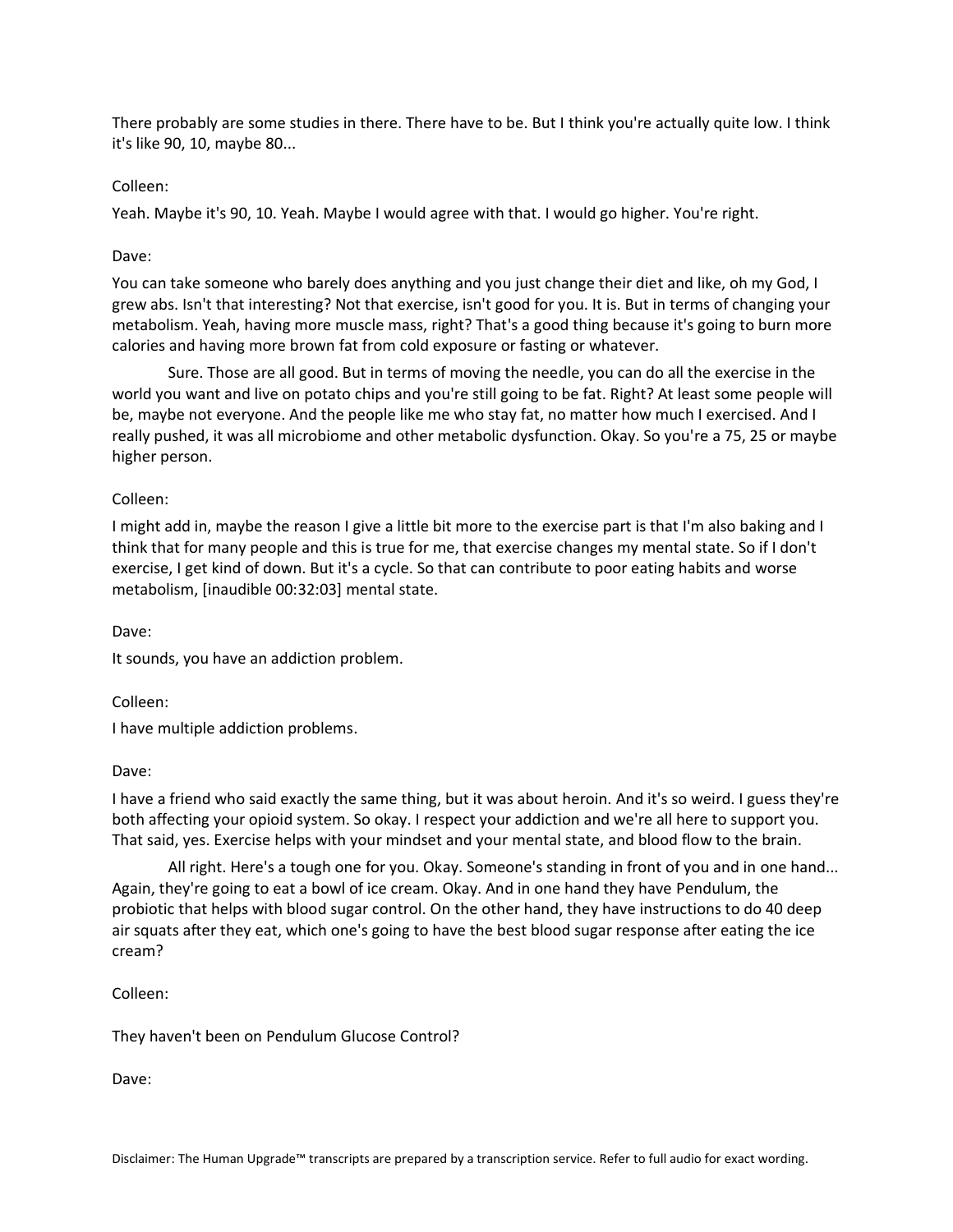Okay. Let's assume one person's taking Pendulum regularly, the other isn't and there's a choice between air squats versus being on Pendulum. Who's going to respond better?

# Colleen:

Oh, Pendulum for sure. A bunch of air squats [inaudible 00:33:13] that's too temporal. Yeah. You're having the good microbiome. That's the key.

# Dave:

Okay. I think you're right on that. That's been my experience. And when you do have the sugar, having fat with the sugar, which is going to off half the keto community, that actually does control blood sugar pretty nicely.

And having protein also controls it pretty nicely. And certainly the fiber, we know, slows it down and changes how it's fermented. Another name for fiber is prebiotics. Right? And you put a few prebiotics in Pendulum, right? Isn't there some sort of growth substrate in it?

# Colleen:

Yes, we inulin in there, but we actually have it in the pill because the idea is that, when the strains are ready to be revived and come to life, you want to have the food right there next to them. And we actually found... I know I was just slamming on mouse studies, but we did find in these animal studies that if you didn't have the prebiotic with the strains, you didn't get the same level of efficacy as if you had it there. So really they function together.

# Dave:

Okay. I think you've got a point there. They do function together.

# Colleen:

Well, the overall optimization of your health requires you to believe that all these systems are actually talking to each other. And so going extreme on one thing at the expense of another thing is really not great. And so when I talk about like donuts and... And I hate exercising, but I know that if I don't do it, I don't feel very good mentally.

And so all of these things are related. So the idea of having, once a week indulgence or allowing yourself to do things that feel really good to you is important because actually your mental state of mind is linked to your metabolism, and your health, and your immune response, and your inflammatory response. So all these things are linked. So really, unless it feels good to be a saint that isn't doing anything sinful, you got to have a little sin in your life. It's good for you.

## Dave:

Do you think that having a healthy gut biome as even a very young child is likely to contribute to long life? Do we have any data about that?

## Colleen:

There is a lot of data showing that the infant gut microbiome, and the toddler gut microbiome, and the youth microbiome is super important in particular, how your immune inflammatory responses develop.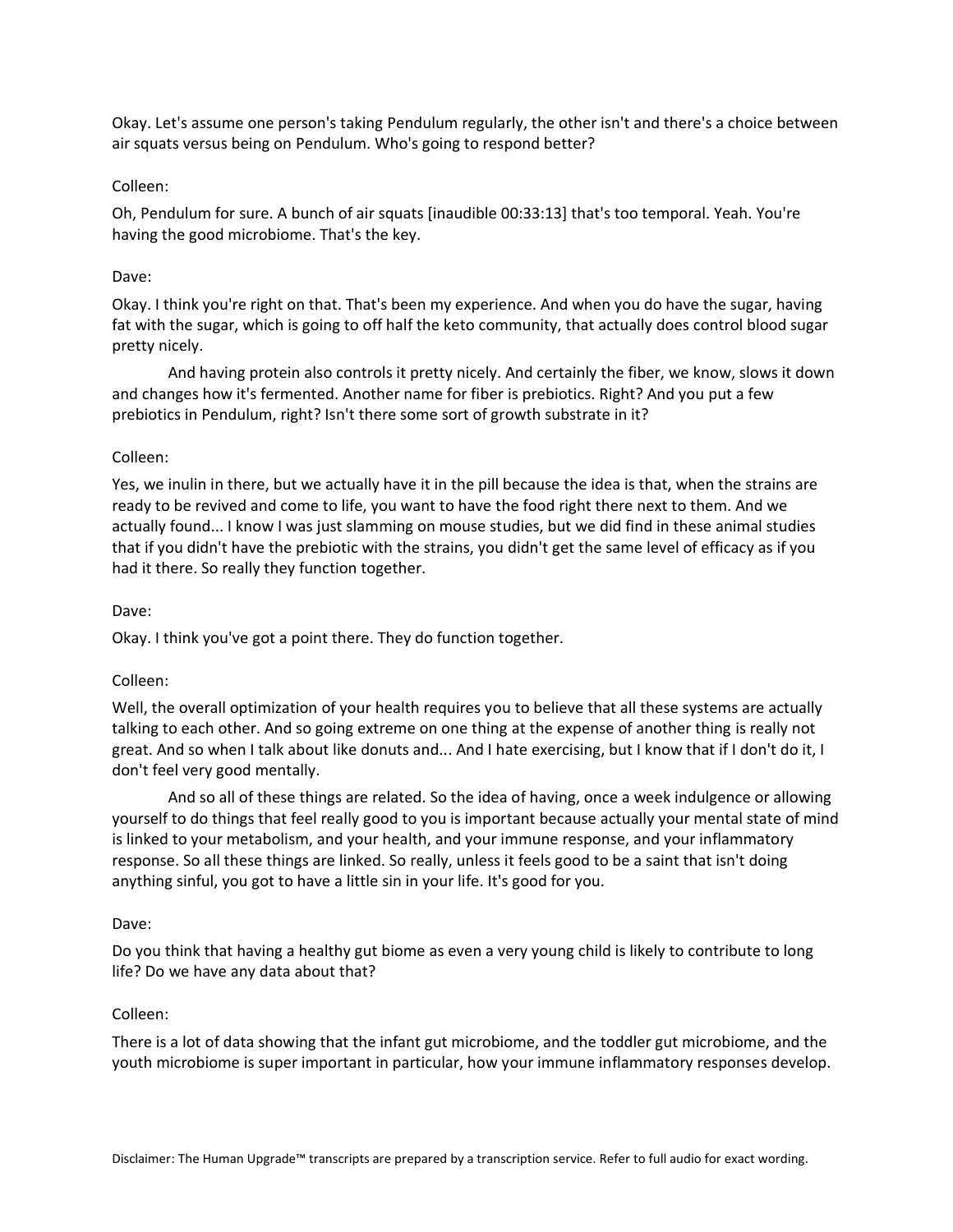And so this is a really fascinating part of microbiome science, which is to say that, infants that are C-section versus vaginally born, infants that are on breast milk versus formula, what foods they start eating initially, there's a lot of work around a very particular strain, the bifidobacterium infantis, that is very high in infants, and that if it's low it's problematic.

So I think the early gut microbiome of a human we know shapes the immune response. And if you believe that the immune response is important for healthy aging, which I do. And I think many people do, it's important how you start.

## Dave:

For both of my kids when they were just starting to nurse, within 48 hours of birth, we opened capsules of the infantis strain bacteria and put them on Lana's nipples so that the kids would get extra of those bacterial strains, because there's so much good evidence for it.

Because kids microbiome shifts really dramatically in the first year and as they start eating food and all, do we know what age we start having more Akkermansia? Which is one of the main actives in Pendulum. I know you have several, but.

# Colleen:

Yeah, I don't know at what age Akkermansia really starts to appear as a key strain. Certainly, there's a lot of studies in adolescence showing that when you put them onto a better higher fiber diet, they get increased Akkermansia, that's all associated with better metabolism and weight loss. But I actually don't know the earliest age at which you start to see that really take a foothold. It's a great question.

# Dave:

One of the problems is that, we just don't have good data on this. You need a large sample size, right? And you need frequent poops and who wants to take frequent poop samples every day from a baby up to age five? I don't think that study's ever been done even on weekly, much less daily basis.

But that's the kind of granularity of data you probably could get, if you have 5 million people's poop samples at different ages. Which is really interesting, that's where biohacking and big data and all the cool stuff we could do. Now, we're going to know it, whether we run a study or not, we just don't know it yet. Right.

## Colleen:

Absolutely. And honestly, if there were a way to enable people to get that data. When you have a newborn or you have an infant you're in their poop multiple times a day, it wouldn't be very hard to actually sample every day, multiple times a day, at least for that first, whatever, two years, three years of life.

So if there were a way to actually take a swab and get readouts of these different strains, that would be amazing. Yeah. We just don't have the data.

## Dave:

One of the things that I came across when I was doing all the research for my anti-aging book for superhuman. It was about how you can predict someone's age just by looking at their poop and looking at the ratio of sugar consuming bacteria and the diversity of bacteria.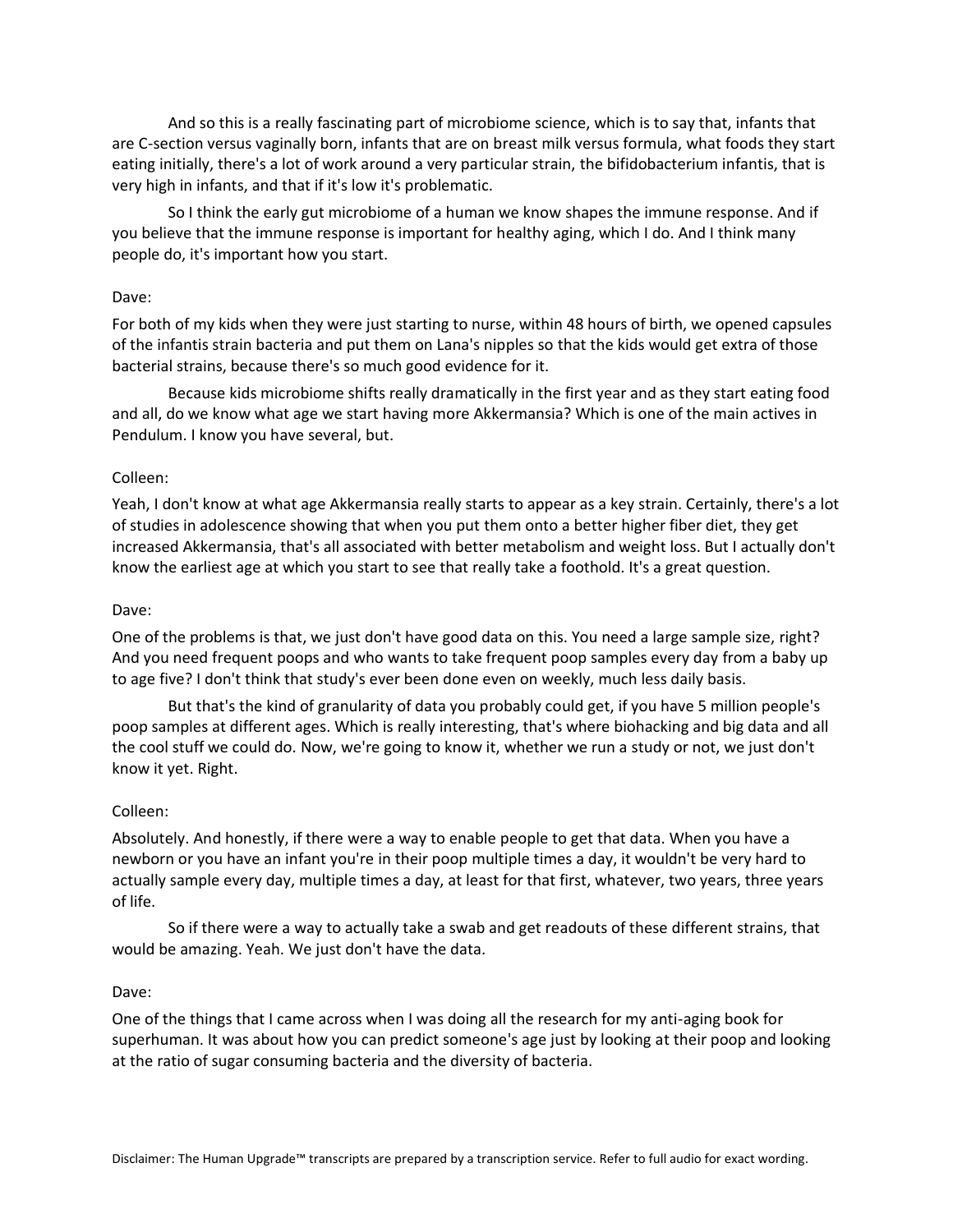So a marker for being younger is more diverse and more able to handle sugar gut bacteria. Why do we get that as we age? Why does our gut bacteria population shrink? What do you know about that? And what do you know about using Pendulum or Akkermansia in order to fix it?

#### Colleen:

Yeah. This is one of the things about the gut microbiome that is really interesting because, we know that diet and antibiotics and all these different things can shape the gut microbiome. And those are things that are under our control, we consume. But there are a lot of things that shape the microbiome, deplete the microbiome that we don't have control over and aging is one of them. Stress is another one.

We know that when you're undergoing more stress, you actually have a less diverse microbiome, even though you're not really changing anything in your diet. Same thing with circadian rhythm. Actually, if you travel a lot and you go to different time zones, that also depletes your microbiome. For women, when you go through menopause, that also depletes the microbiome. So there are all these different things that deplete the microbiome that are just actually part of life, stress, aging, travel. And so alcohol. But alcohol, you have control over presumably. But the idea is that there are all these things that are outside of your control, that are causing your microbiome to become depleted and really the key...

And this was for me, very fascinating because the key is to understand, what are the specific things that are getting depleted, that are causing you to lose these functions, that show up in your health? And that's really, I think the core of it. And even we go back and talk about kids. I started this company actually because my older daughter was born prematurely and was given multiple doses of antibiotics. And multiple studies have shown that children and infants who are systematically in antibiotics are systematically more prone to chronic illnesses later on in life like diabetes, like ADHD, like celiac disease.

And so I noticed that my daughter was having food sensitivities as she entered elementary school, sort of put two and two together and realized, okay, this early start of life where she had a depleted microbiome is causing her to be susceptible to these chronic illnesses. What are the key things that we can give her back? And I think as we age, that's what we're trying to figure out.

#### Dave:

It's really interesting that studies show at least in animals, that if you improve your glucose control, neurological inflammation goes down and cognition goes up. And I think even some of the many different contributors to autism is probably based on the microbiome. In fact, that's almost certainly based on the microbiome and glucose control.

I'm not saying that's the only thing. And I don't think there's any one cause for autism, which is basically autoimmune neurological inflammation from multiple causes along with mitochondrial function. So like, gee, I wonder if the gut bacteria population is a player, of course it is, but the fact that you can improve glucose control and then in those studies improve cognition, mouse cognition is like solving mazes and stuff. Do we know how much you have to improve glucose control to change inflammation markers or improve cognition?

#### Colleen:

Well, those are animal studies and they're relatively recent. And so I think trying to understand that link is pretty new. But it's interesting. We do have customers who are on the product for traditional neuronal diseases. So things like seizures, and autism and, things like that. And you probably know quite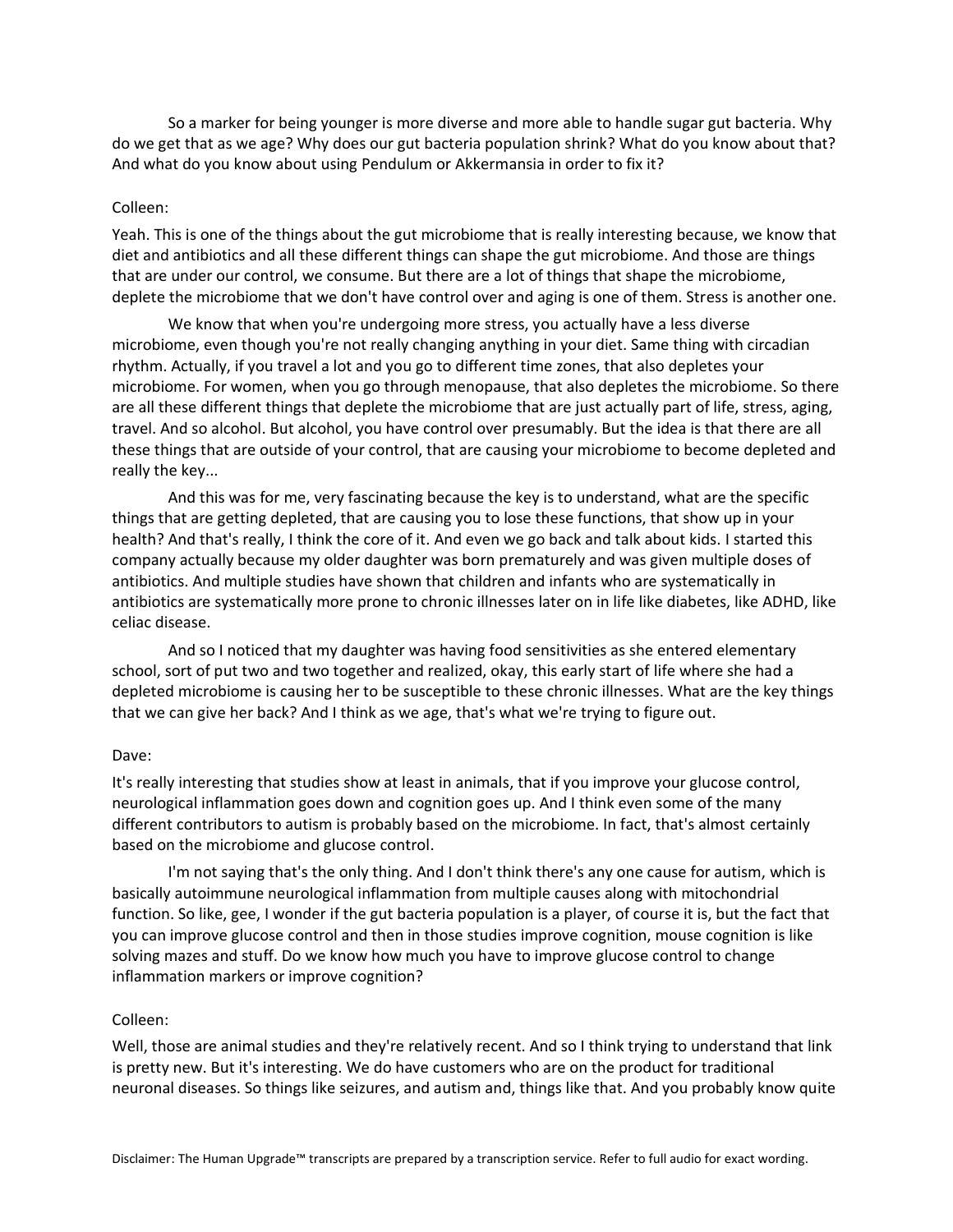well how those things are linked to diet and therefore the microbiome. But this idea, it's been known for a long time that if you have reduced glucose control, it results in these poor mental acuity. So like lower memory, lower cognition, there's even these studies where they've done these sorts of executive tests on people where they give you a variety of resources and your ability to take those resources to achieve a goal is actually diminished when you've got uncontrolled blood glucose.

And so I think that, we know that lower cognition is linked to poor glucose control. And what people are starting to understand now is, all right, but if I have better glucose control, then do I get better memory cognition, mental acuity. And you probably know that a lot of people are trying to manage their blood glucose through a variety of different methods, pharmaceuticals, foods, and things like that. And I think this is sort of the surprising result, is that people are realizing they're having improved focus, improved sharpness, improved mental acuity when they're able to manage their sugars.

## Dave:

And you did surveys of people who take Pendulum and you found that they're saying they felt more energy, more mental sharpness, but are they doing the glucose control or the Akkermansia product? Because you have both as separate products. Does one work better for mental sharpness than the other?

#### Colleen:

That data that we've done is really coming from the glucose control customers.

#### Dave:

Just glucose control. Okay.

## Colleen:

Yeah. I don't know that we have enough data points from the Akkermansia customers to feel like we're seeing trending there. And I think that with the glucose control customers after they've been on it for a while and they've really gotten their glucose stabilized, they start to experience these things. But yeah, it's really the glucose control product where we're seeing this.

#### Dave:

Okay. One of the other questions that I was about to ask you, that also one of the upgraded collective audience just typed in. Is, let's say someone has some problems with blood sugar control, at least after meals. Metformin. Should they take Metformin and Pendulum? Do they interact? What does Metformin do to your gut bacteria?

#### Colleen:

Well, there are quite a few studies showing that Metformin impacts your gut microbiome. Unfortunately, a lot of them are counter to each other. So some of them say like, well, they increase these types of strains, the other one say, well, they decrease those exact types of strains.

And so I think it's not clear actually how Metformin impacts the microbiome, but I will say this, that we have a lot of... Actually we have clinical trial data, but also real life customer data of people who are on Metformin and seeing the effect of Pendulum glucose control is on top of Metformin. So the two appear to have an additive effect.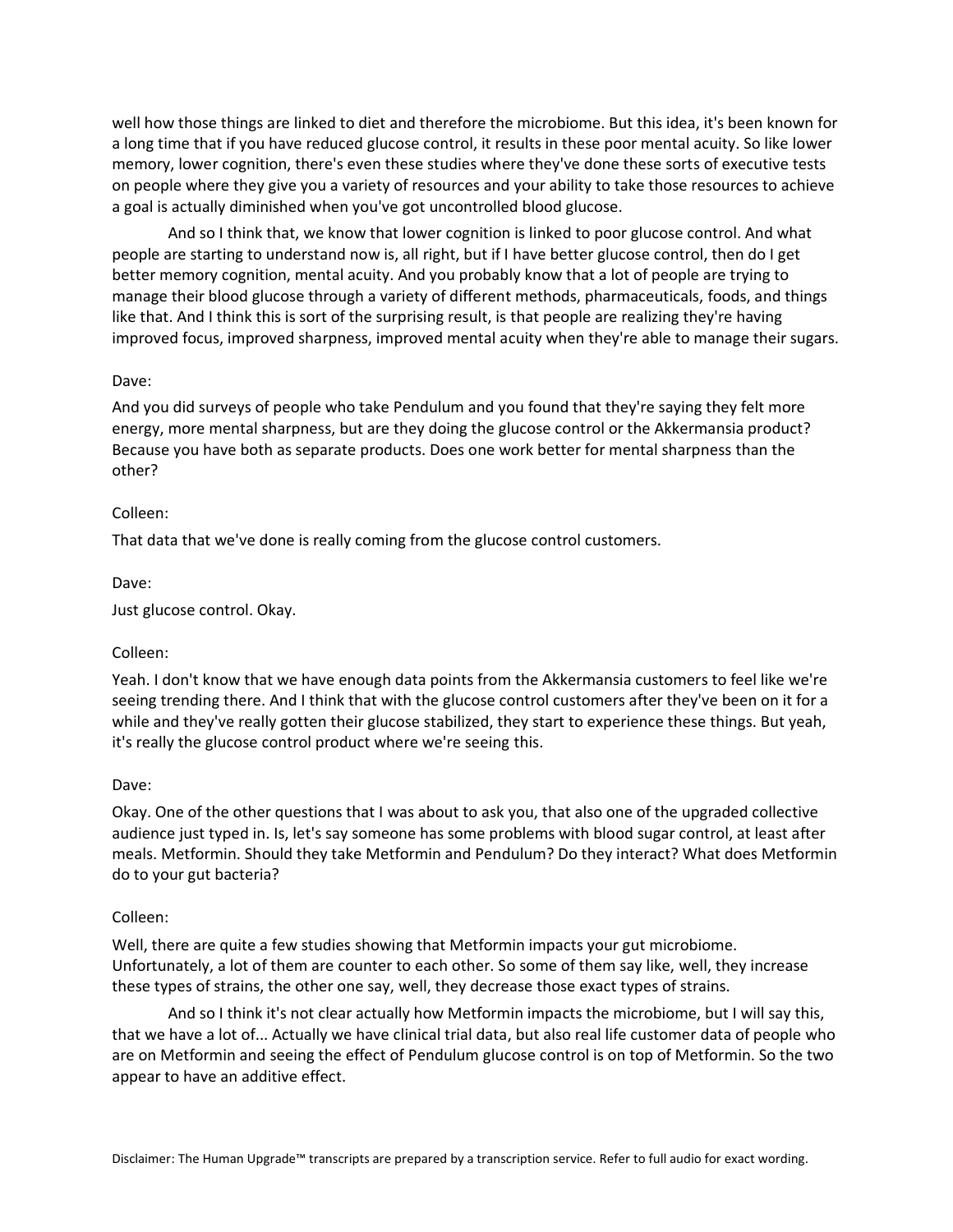## Dave:

Okay. So they likely stack well together. And a pretty common side effect of Metformin is diarrhea. That's probably doing something to your gut bacteria. There's also studies showing that Metformin negatively affects mitochondrial function, which is one of the many reasons that I've decided it wasn't worth it for antiaging.

I've quit using it about seven or eight years ago for that. And if I had high blood sugar, maybe I would reconsider. But if your metabolism is working, I don't think it's worth it. If you can intermittent fast. Let's talk about intermittent fasting. How long of a fast is going to break my gut bacteria? And should I take Pendulum during an intermittent fast?

## Colleen:

There have been said to have emerging studies around intermittent fasting and the effect on the microbiome. Typically, to have a longer lasting effect on your microbiome. It takes weeks or months to be able to do that. But the intermittent fasting, of course, you're significantly reducing the prebiotics and the foods that your microbiome is getting.

And so it's like an opportunity to have an occasional clearing out. And so it's the perfect time to introduce the right gut bacteria and the right prebiotics on the tail end of an intermittent fast.

# Dave:

At the tail end, but not in the middle. Okay.

# Colleen:

Yeah. I think it's the perfect time at the tail end, because you're clearing out the system and now all of your microbes are starved and waiting for what's the next thing that's going to come down the gullet and if the next thing that comes down, the gullet are the microbes that you want and the prebiotics that are going to feed those good bugs, you've kind of created the optimal system.

You can do it in the middle, but really when you think about it, if you are getting down to the minimal bacteria and they're all in a kind of a starvation mode at the end of your fasting, that's when you have the biggest chance to really change it like this. I'll just tell you, I don't take Pendulum glucose control in the evening and in the morning, I only take it in the morning.

## Dave:

I think we talked about that on one of the other episodes that many different probiotics taken right before bed can affect sleep quality. Right? One of the things that's not well known, but is in at least a couple studies is that bacteria, whether they're in the gut or not have a circadian rhythm, just like people do. Which gee, our mitochondria are circadian based. They're the ones who are keeping the clock in the body. So this is one of the reasons jet lag. Even if you do everything else, right. It can mess up your gut bacteria, because they still think it's daytime.

So they're acting like it's daytime and probably talking to your mitochondria the way bacteria talk. If you listen carefully, you can hear them whispering. But there's stuff going on there that's meaningful and not well studied. But I have also noticed that I don't take any probiotics at night anymore. I take them all in the morning because that just seems better. I usually take them on an empty stomach though. If I take them, it's not really an empty stomach, because I'll take a prebiotics with them, but I take the prebiotics with no other food and no other... Like nothing else. That way there's plenty of fuel for these guys, but it doesn't change my blood sugar whatsoever.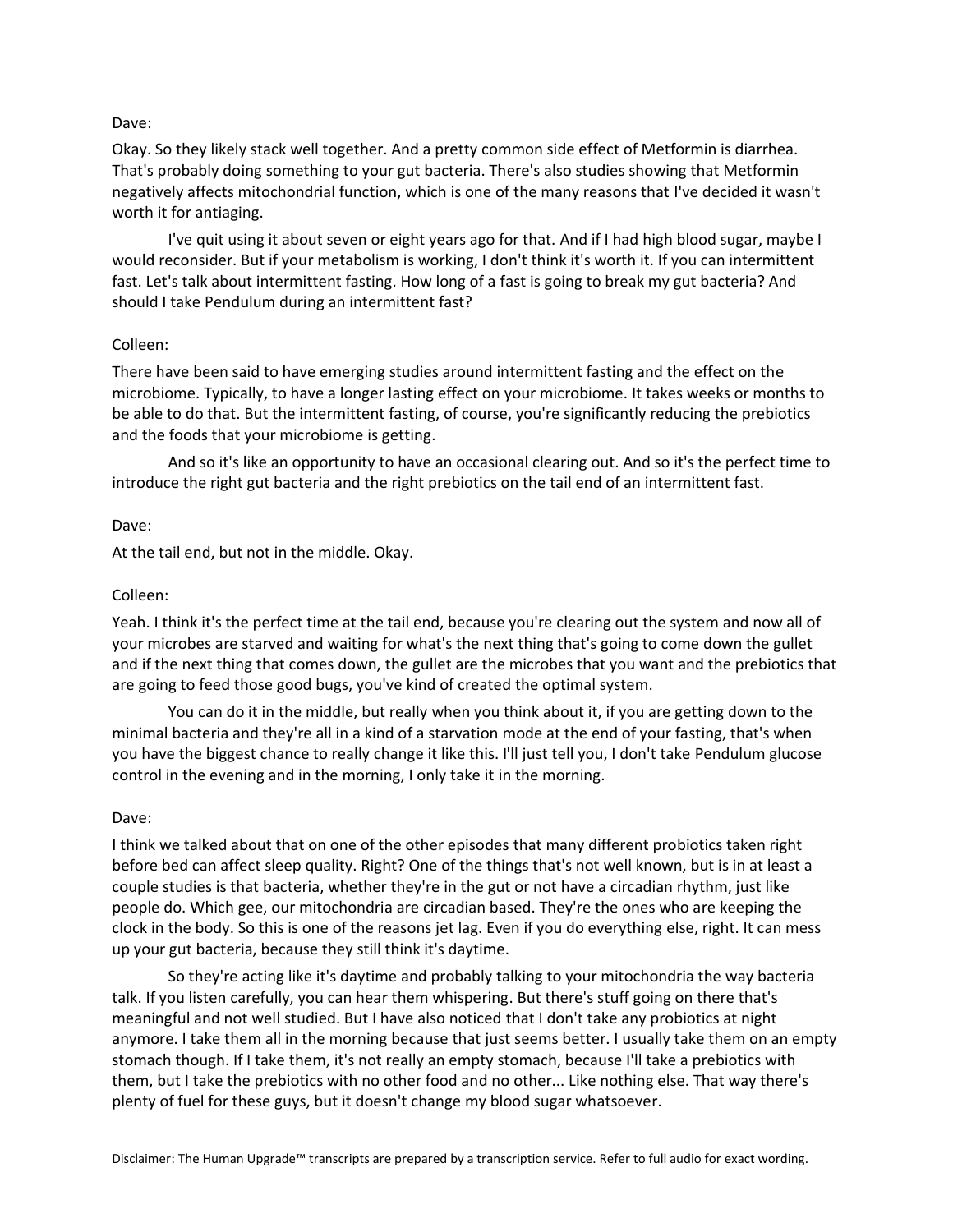# Colleen:

Yeah. I actually do the same thing. So I start out the morning and all I take are probiotics and other supplements, prebiotics and things like that. And that's it. And then I don't actually have my first meal and of course, I have my coffee too. but I don't actually have my coffee-

Dave:

Prebiotic. Really.

# Colleen:

Yes. It's a prebiotic. I actually have my coffee an hour after I take all those supplements and probiotics, but I don't have my first meal until usually lunchtime. It's again, this idea of, you've got everybody at bare bones and who are you feeding? That's who you're giving a leg up to.

# Dave:

Okay. I like that. So that's real actionable for listeners. It's like probiotics in the morning, maybe at lunch even, but probably right before bed, isn't the best amount of time.

# Colleen:

Yeah. I think for many people taking any probiotics, or prebiotics or supplements right before bed, does affect sleep.

# Dave:

And that isn't I think well talked about and even in the world of biohacking. So that's a cool tip. And thank you for bringing that up. If you were completely given unlimited funding and you didn't have to worry about these pesky three letter agencies telling you that your natural compounds magically qualify as drugs because they said so, and they want to steal money from the US population.

Do you think you could engineer some kind of a gut bacteria that would just let us eat a lot more stuff than we do today and still be abundantly healthy? Like if the gloves were truly off?

# Colleen:

Well, now you're really going to be recording me and getting me into trouble.

# Dave:

This is science fiction. Like I'm saying, look, if you had unlimited money and people wouldn't tell you not to do stuff that as a molecular biologist, you're like, I think we should do that. What would be possible?

# Colleen:

I believe. And we do work in this space and I think there's even larger opportunity that you can find bacteria or engineer bacteria. And we don't do any bacterial engineering. But I think that certainly can be done. You can find bacteria or engineer bacteria to help you metabolize pretty much anything you consume.

And I do believe that in the future, if anybody wanted to have an initiative to find or create bacteria that could metabolize anything that you consume, it can be done.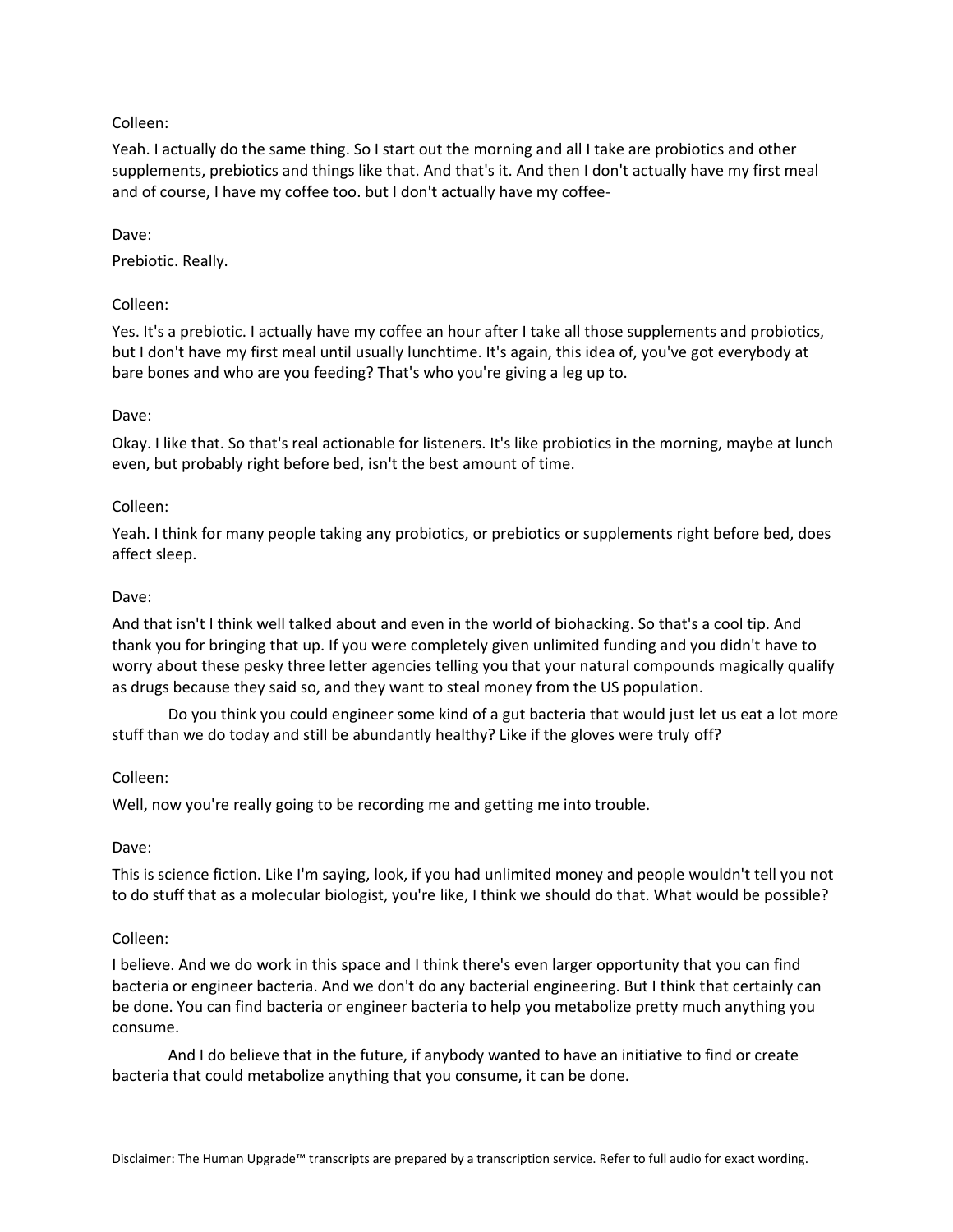## Dave:

Wow. So there will be biohackers around the world who are going to do that and it's going to enter their poop and the sewage system. And that's going to be part of our environment. It's just how it works. Today, for \$5,000 worth of gear, you can make your own bacteria that do different things. That cat's out of the bag. You cannot regulate it. People have been talking about even making their own viruses as individual biohackers for a long time. So there will be custom made gut bacteria and you may have to fly to another country that becomes enormously wealthy by being the place you go for that in order to get it. But I think it's probably already happening in military labs around the world. I promise you if they have a gut bacteria that lets you feed troops, even cheaper MRes and still be healthy, they will be taking that probiotic.

It's just going to happen. Right? So I'm looking forward to a future where we say, okay, this is the easiest to change and modify part of our metabolism. So let's get to work on this. And you're at the cutting edge of getting to work on it. And you're taking natural strains that have unusual abilities that are not present in people and making them present, which is causing big changes in our biology, which is awesome.

And I just put on my 20 year hat and like, where are we going to end up with this? And I think it's going to be really, really cool unless this is one of those Bill Gates, nanobot gut bacteria controlled by Elon Musk's network of satellites that's influenced by both pyramids and aliens. Okay. You can tell, I'm not really believing that it's going to go dark. I also thought the internet was going to be used for enhancing freedom and access to knowledge. And it was for about 25 years. And then, you know, bad actors.

#### Colleen:

It's still sometimes in there and there will be bad actors. But a good thing about the microbiome is, when you want to think about what's going to happen in the future is sort of, let's go back to the past and why do we even have a microbiome? And I think at the end of the day, it's because evolutionarily, we by ourselves are not good enough.

And so these microbes that we've co-evolved with, not just in our gut, but also in our skin, in our nasal cavities, in our lungs. We co-evolve them because they're helping us be more efficient people. They're helping us have more efficient immune system, more efficient inflammatory responses, more efficient metabolism. And so when you think about that, these are really here to make us more efficient people. And you take that then to the future, then, you know the opportunity is limitless

#### Dave:

It is. And we're just to the beginning of the microbiome revolution. So I'm pretty excited about where we're going, just the amount of data gathering. And I appreciate what you're doing around saying, look, this is the lowest hanging fruit strain. And if you can just solve blood sugar control or at least help it, you get the longevity, you get the mental clarity, you get the mental regulation and you get a reduction in healthcare costs. So in my stilted view of the world where the money that we spend on our taxes is supposed to help people instead of fuel additional inflation.

Oh wait, no, that wasn't money we sent, that was just money the government stole with inflation. Anyway, they're supposed to take that and not put it in their pockets. They're supposed to spend that on things like this that would dramatically shift the health of the country in one year. If everyone had blood sugar regulation in their government funded probiotics, what would happen? We would see a collapse of the hospital systems because we have less people in the hospital. At least that's